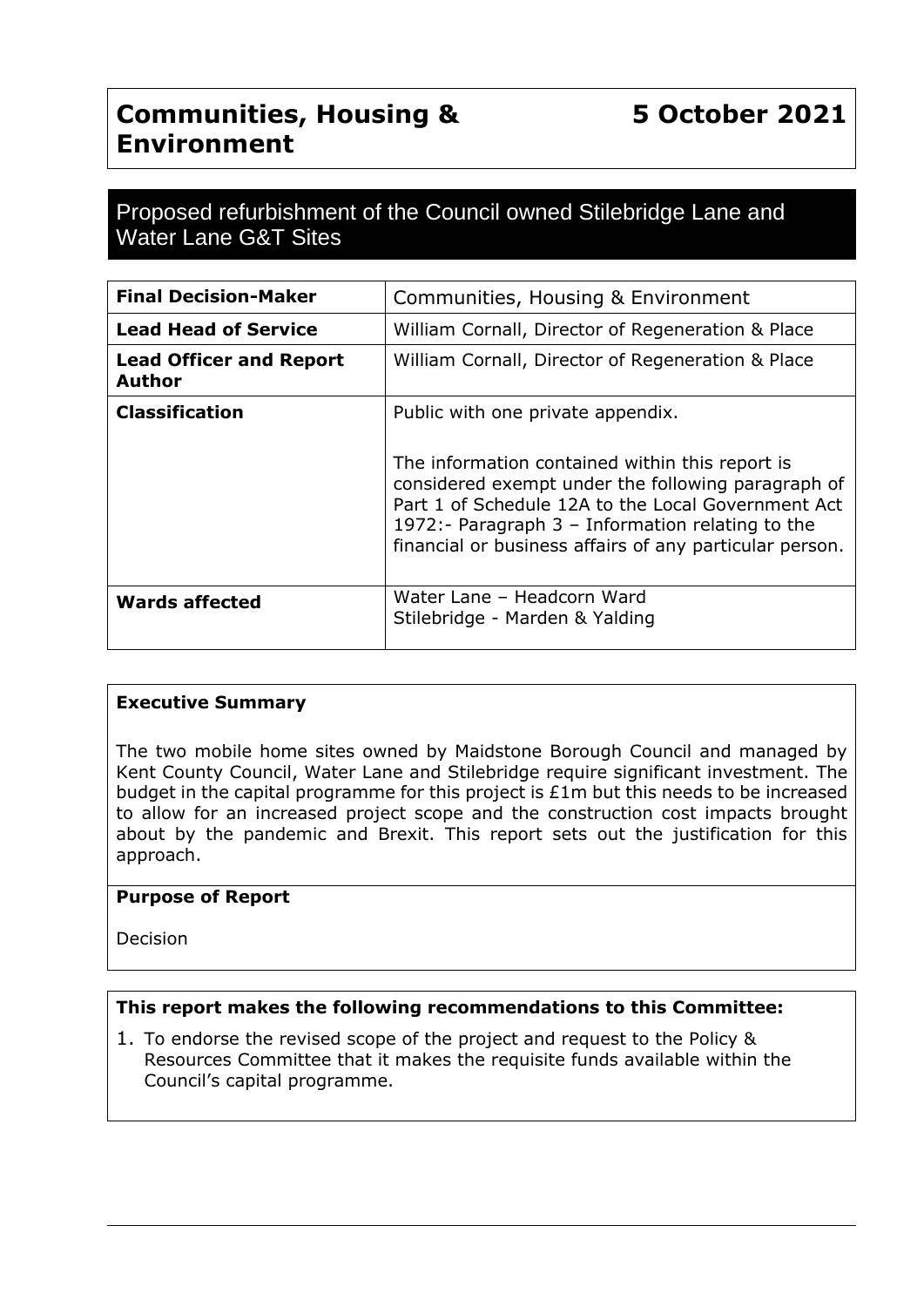| <b>Timetable</b>                              |                 |  |
|-----------------------------------------------|-----------------|--|
| <b>Meeting</b>                                | <b>Date</b>     |  |
| Community, Housing & Environment<br>Committee | 5 October 2021  |  |
| Policy and Resources Committee                | 20 October 2021 |  |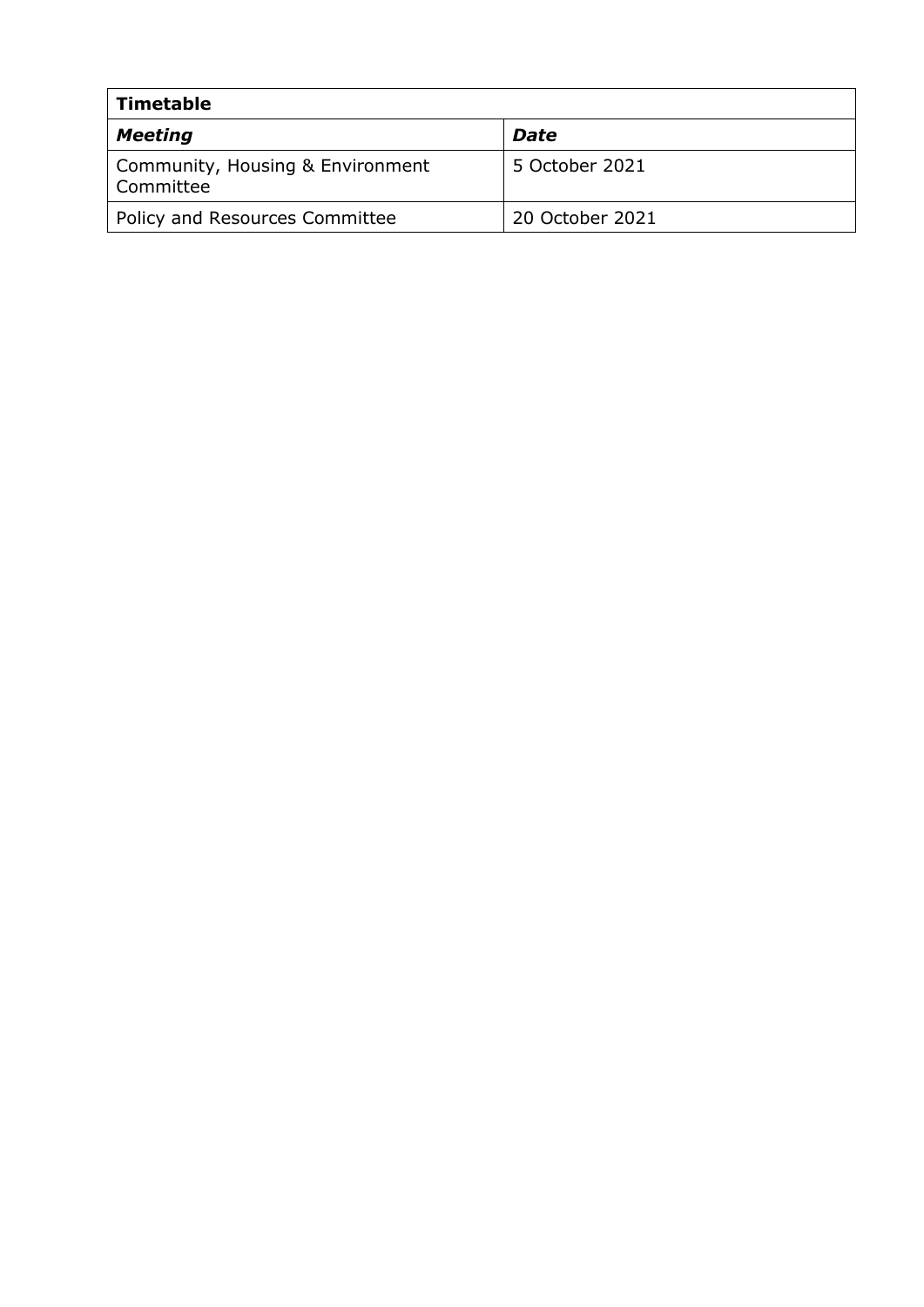Proposed refurbishment of the Council owned Stilebridge Lane and Water Lane G&T Sites

## **1. CROSS-CUTTING ISSUES AND IMPLICATIONS**

| <b>Issue</b>                                        | <b>Implications</b>                                                                                                                                                                                                                                                                                                                                                                                                            | Sign-off                                 |
|-----------------------------------------------------|--------------------------------------------------------------------------------------------------------------------------------------------------------------------------------------------------------------------------------------------------------------------------------------------------------------------------------------------------------------------------------------------------------------------------------|------------------------------------------|
| <b>Impact on</b><br>Corporate<br><b>Priorities</b>  | The proposals support the Homes and<br>Community priority and the outcome<br>"Existing housing is safe, desirable and<br>promotes good health and well-being"<br>Accepting the recommendations will<br>materially improve the Council's ability to<br>achieve the above outcome. The reasons<br>other choices will be less effective is set out<br>in Section 2.                                                               | Director of<br>Regeneration &<br>Place   |
| <b>Cross</b><br><b>Cutting</b><br><b>Objectives</b> | The four cross-cutting objectives are:<br>Heritage is Respected<br>$\bullet$<br>Health Inequalities are Addressed and<br>$\bullet$<br>Reduced<br>Deprivation and Social Mobility is<br>Improved<br><b>Biodiversity and Environmental</b><br>Sustainability is respected<br>The report supports the achievements of<br>the cross-cutting objectives by providing<br>much needed improvements to the Council<br>owned G&T sites. | Director of<br>Regeneration &<br>Place   |
| <b>Risk</b><br><b>Management</b>                    | Already covered in the risk section.                                                                                                                                                                                                                                                                                                                                                                                           | Director of<br>Regeneration &<br>Place   |
| <b>Financial</b>                                    | The increased scope of the project requires<br>that the sum allowed for in the capital<br>programme be increased from £1m to<br>£1.9m, with the excess being funded from<br>slippage within the affordable housing<br>allocation for 2021/22.                                                                                                                                                                                  | Section 151<br>Officer &<br>Finance Team |
| <b>Staffing</b>                                     | We will need access to external expertise to<br>deliver the works.                                                                                                                                                                                                                                                                                                                                                             | Director of<br>Regeneration &<br>Place   |
| Legal                                               | The Council has a general power of<br>competence pursuant to Section 1 of the                                                                                                                                                                                                                                                                                                                                                  | Team Leader,<br>Contentious,             |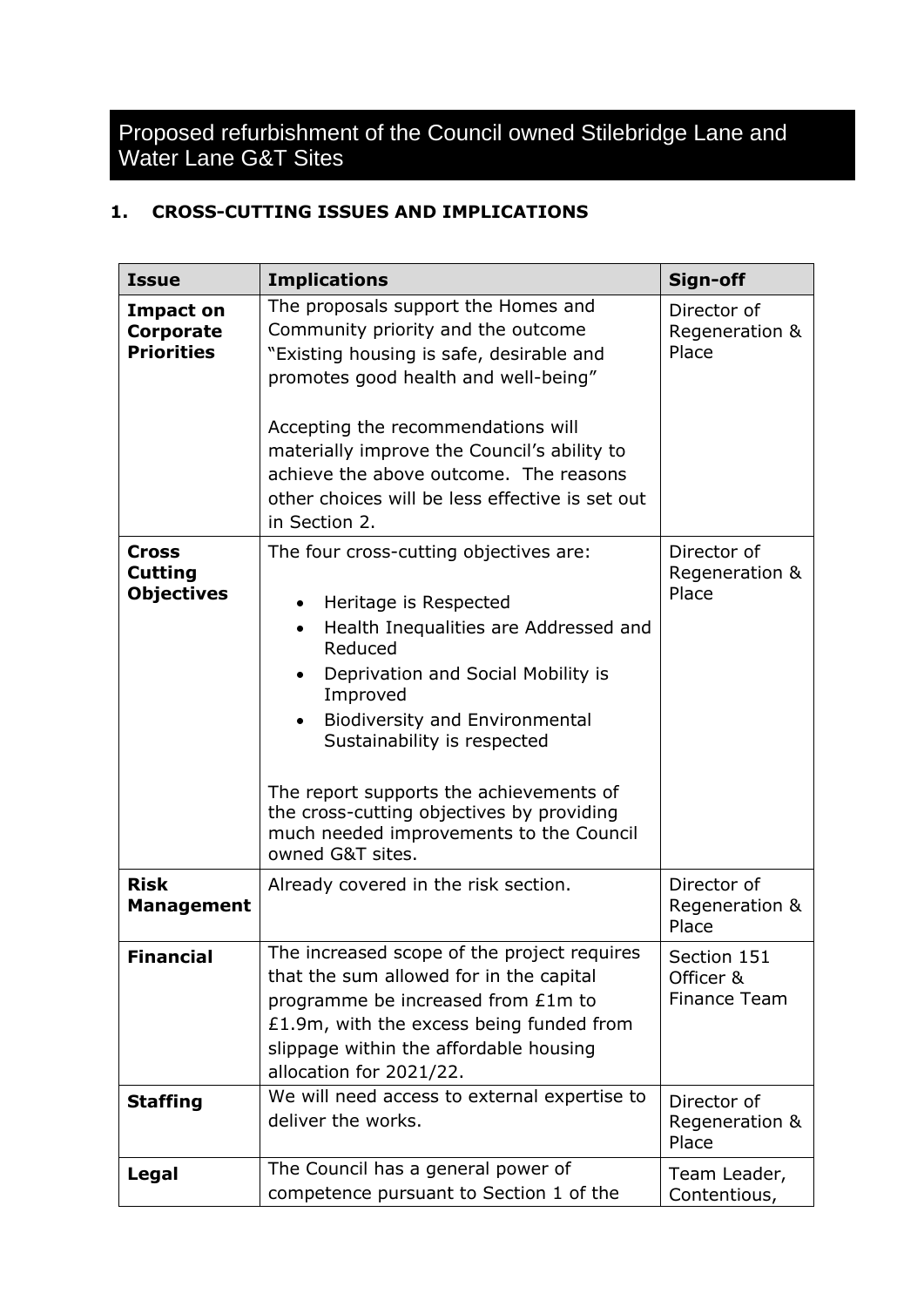|                                                     | Localism Act 2011 which enables it to do<br>anything that individuals generally may do.                                                                                                                                                                                                                                                                                                                                                                                                    | and<br>Commissioning,<br>Legal Team                             |
|-----------------------------------------------------|--------------------------------------------------------------------------------------------------------------------------------------------------------------------------------------------------------------------------------------------------------------------------------------------------------------------------------------------------------------------------------------------------------------------------------------------------------------------------------------------|-----------------------------------------------------------------|
|                                                     | The Local Government Act 1972 (LGA 1972)<br>section 111(1) empowers a local authority<br>to do anything (whether or not involving the<br>expenditure, borrowing or lending of money<br>or the acquisition or disposal of any<br>property or rights) which is calculated to<br>facilitate, or is conducive or incidental to the<br>discharge of any of their functions.<br>Acting on the recommendations is within<br>the Council's powers as set out in the above<br>statutory provisions. |                                                                 |
|                                                     | The procurement processes referred to in<br>this report should be in accordance with the<br>Council's Contract Procedure Rules and the<br>Public Contract Regulations 2015.<br>All necessary legal documentation arising<br>from the recommendations in this report<br>should be approved by Legal Services<br>before completion.                                                                                                                                                          |                                                                 |
| <b>Privacy and</b><br>Data<br><b>Protection</b>     | There is no direct impact resulting from the<br>recommendations in the report.                                                                                                                                                                                                                                                                                                                                                                                                             | Policy and<br>Information<br>Team                               |
| <b>Equalities</b>                                   | An equalities impact assessment will be<br>completed to consider the impact of the<br>programme on protected characteristics and<br>will outline any mitigating measures taken.                                                                                                                                                                                                                                                                                                            | Equalities &<br>Communities<br>Officer                          |
| <b>Public</b><br><b>Health</b>                      | Poor housing and amenity facilities have<br>detrimental impacts on health and<br>wellbeing. The refurbishment programme<br>will address the current poor conditions on<br>both sites.                                                                                                                                                                                                                                                                                                      | <b>Public Health</b><br>Officer                                 |
| <b>Crime and</b><br><b>Disorder</b>                 | The recommendation will have no negative<br>impact on Crime and Disorder.                                                                                                                                                                                                                                                                                                                                                                                                                  | Director of<br>Regeneration &<br>Place                          |
| <b>Procurement</b>                                  | All procurement activities necessary to<br>deliver the project have already been<br>undertaken.                                                                                                                                                                                                                                                                                                                                                                                            | Director of<br>Regeneration &<br>Place & Section<br>151 Officer |
| <b>Biodiversity</b><br>and Climate<br><b>Change</b> | There are no implications on biodiversity<br>and climate change.                                                                                                                                                                                                                                                                                                                                                                                                                           | <b>Biodiversity</b><br>and Climate<br>Change Officer            |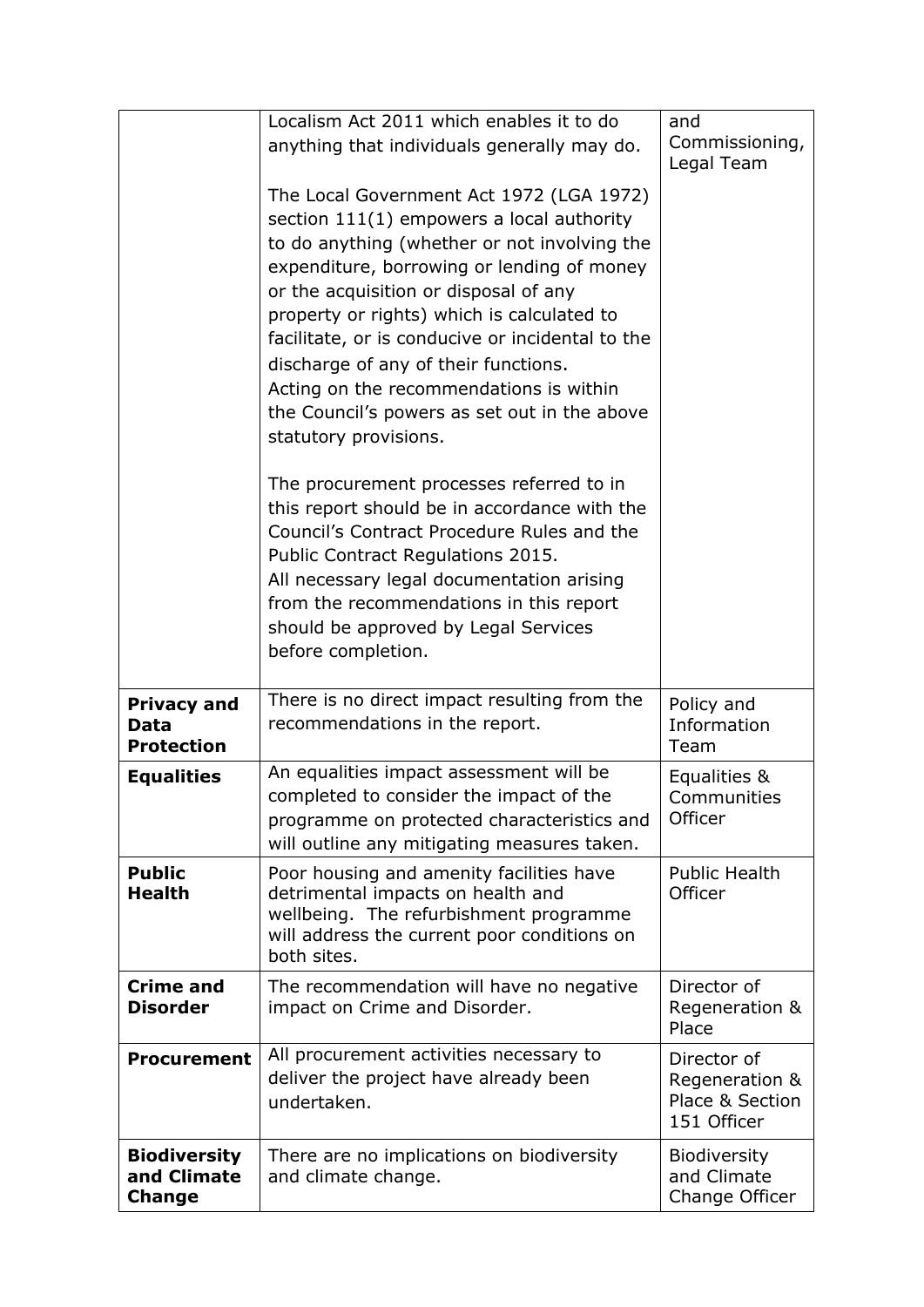## **2. INTRODUCTION AND BACKGROUND**

- 2.1 The Council owns two public mobile homes sites:
	- Water Lane (in the Staplehurst Ward) consisting of 14 plots (plus 7 semi-detached amenity blocks).
	- Stilebridge (in the Marden & Yalding Ward) consisting of 18 plots (plus 8 semi-detached amenity blocks).
- 2.2 Both of the sites are managed by KCC and there is an aspiration that the ownership of the sites will eventually transfer to KCC once the sites have been refurbished. This matter was considered by the Corporate Leadership Team in June 2019, resulting in a decision to this effect. Only limited investment has been made on these sites for many years, meaning that significant expenditure is now required to bring the sites up to a modern standard.
- 2.3 During late 2019, a firm of Building Surveyors were appointed to establish the scope, nature and cost of the works required to address the situation. This building survey, finalised in Jan 2020, identified a number of areas where considerable investment in the sites was required.
- 2.4 The Corporate Leadership Team considered a report from the Head of Housing & Community Services on 5<sup>th</sup> Feb 2020, that included reference to these surveys and gave an in-principle investment decision (£0.9m of works). This figure was increased to £1m to allow for contractor's prelims, overheads, profit and client professional fees and this sum was then included in the 20/21 capital programme that was approved by the Policy & Resources Committee.
- 2.5 At this time, any improvements to the foul drainage of the sites were out of scope of the project. This is because this area of work was being investigated by the Council's Housing team. It was known that there was investment required in the foul and surface drainage of both sites, but these investigations and requisite works were understood to be in train.
- 2.6 Following the CLT decision, a surveying firm, FFT, were procured and appointed (March 2020) to deliver the reinvestment project, through the following disciplines: building surveying, design, project management, quantity surveying and contract administration. The client brief at this stage was to bring about the following improvements at the sites:
	- To provide a separate metered electricity supply to each plot and amenity unit, to enable the resident to choose their utility provider and for the Council to achieve full recovery.
	- To provide a separate metered water supply to each plot and amenity unit, to enable the resident to choose their utility provider and for the Council to achieve full recovery.
	- To fully replace or refurbish each amenity block.
	- To make improvements to the road surfaces, surface water drainage and signage of the sites.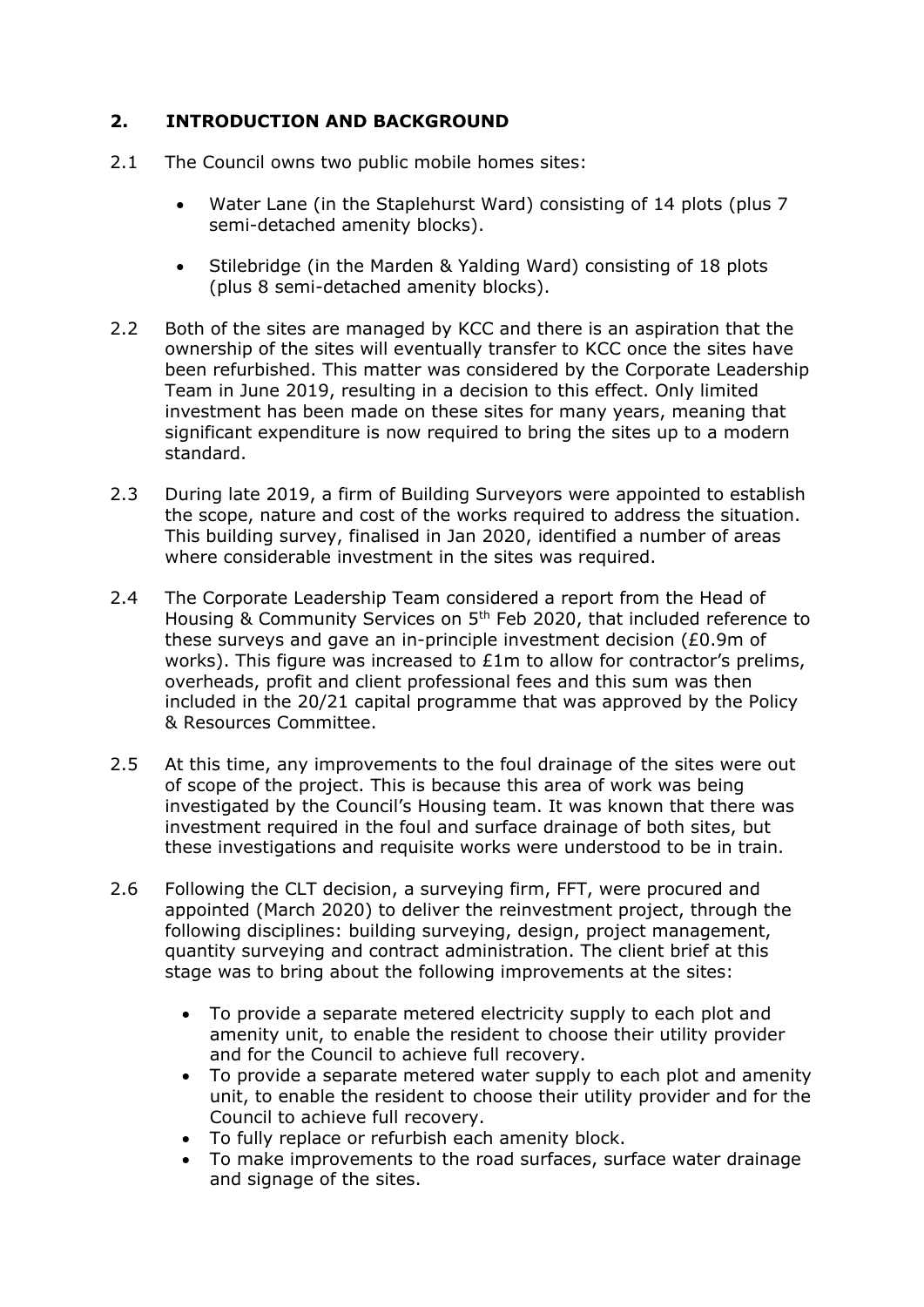- 2.7 Following their appointment, FFT commissioned detailed site surveys, to include topographical and Mechanical & Engineering surveys and developed the investment options and potential specifications. It then became apparent that the scope of FFT should be increased to include the design and delivery of improved foul and surface drainage solutions to both sites too as these two areas of works could not be delivered independently. Consequently, the Housing Team were stood down. In mid-2020, the scheme budget was recast accordingly and the detailed designs and specifications developed.
- 2.8 The surface and foul drainage works needed at Stilebridge have proved not to be quite so onerous, but at Water Lane, there is a need to replace the rising main sewer and all the associated connections, to include a run of circa 50m. The scope of the works was also increased to include improvements to the roads and hard landscaping too. By this time, the surveys indicated that more extensive works would be required against most cost lines and that there would also be cost pressures brought about by the impacts of Brexit and the pandemic, which are now being felt across the construction sector.
- 2.9 The budgets allowed for the replacement of the amenity blocks at Water Lane and refurbishment at Stilebridge. In terms, of Water Lane, FFT initially advised that these could be renewed with factory-built pod units at an advantageous cost, but subsequent soft market testing showed that would not be possible, and that this solution would be no more cost efficient than traditional construction, so it was decided to proceed with the latter.
- 2.10 The next stage was to secure Planning consent for the proposed works, and this was secured for both sites in Jan and March 2021 respectively.
- 2.11 In terms of procurement the possibility of using a sector-wide framework was considered but dismissed. It was decided to pursue an unrestricted single stage tender process, via the Kent Business Portal, which is simply an eTendering platform and is the vehicle by which all the Council's opportunities are advertised. This project was also advertised on the Contracts Finder website, which is managed by central Government and gives us UK wide exposure to ensure that we can attract as much interest and competition as possible. Our first tender in early Spring 2021 resulted in the following:
	- 38 Expressions of Interest
	- 28 Failed to respond
	- 9 Opted out of the process
	- 1 submission was received, well in excess of the recast budget
- 2.12 It was decided that this did not provide value for the Council, as the quoted figure was in excess of the 2020 budget estimate. The Council therefore undertook a second tender process in late Spring 2021, with the following results:
	- 23 Expressions of Interest
	- 12 Failed to respond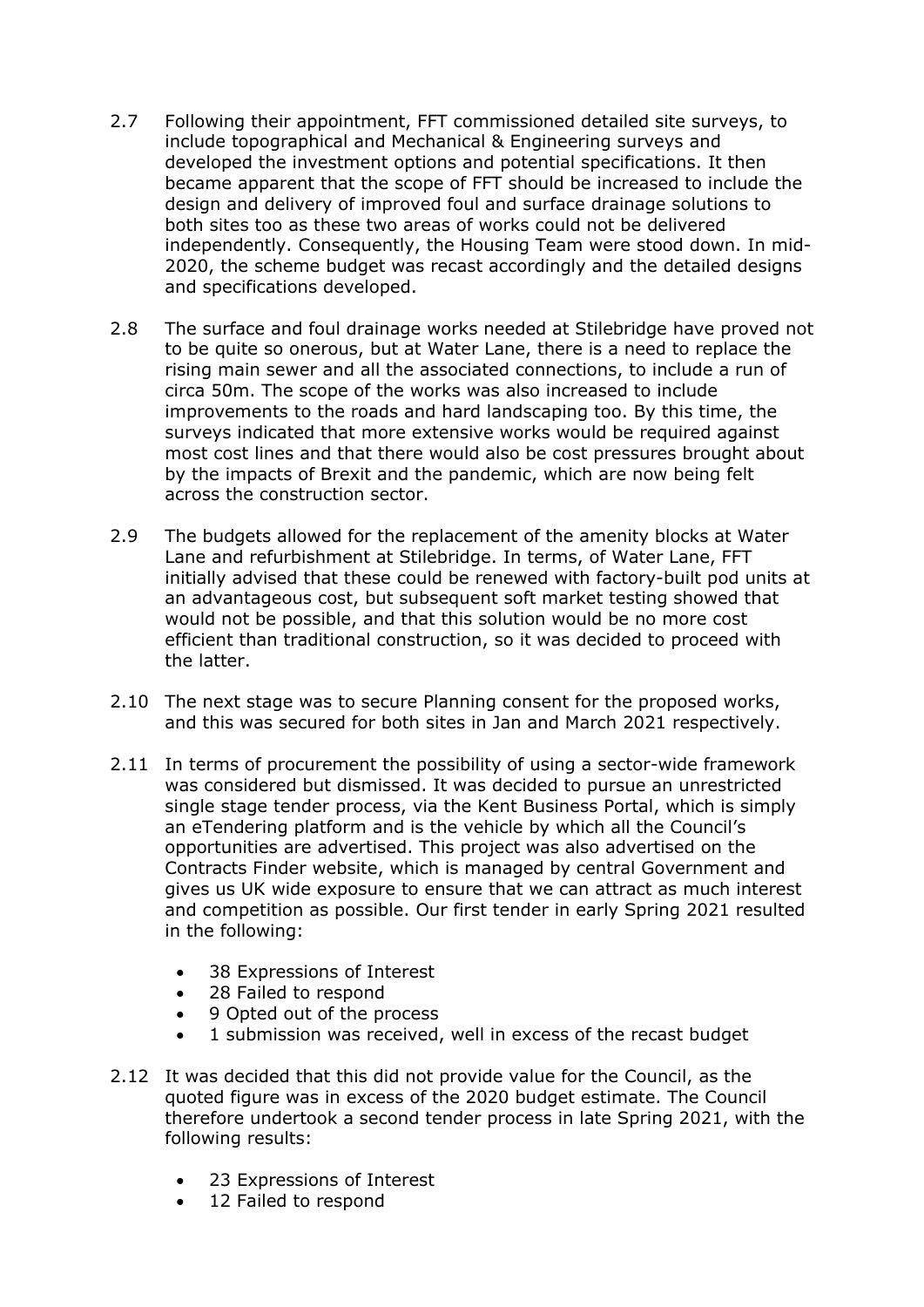- 7 Opted out of the process
- 4 submissions were received, with the preferred bid being reflective of the revised costs proposed to the Policy & Resources Committee.
- 2.13 FFT have also commented that they have noted a significant increase in material costs as supply chains have been severely affected since Brexit and Contractors are now including added costs in regards to risk in relation to time as many projects are overrunning due to this issue. However, these adverse cost impacts were correctly foreseen and allowed for within the 2020 budget.
- 2.14 In conclusion, around 30% of the cost increase from the sum allocated in the capital programme budget relates to broadening the scope of the works to include remedying the longstanding foul and surface drainage issues to the sites, most notably Water Lane, and the balance is as a result of rising cost and pressures being experienced in the contracting / tendering market, which are undoubtedly sector wide issues. More generally the specification became more comprehensive once the need for this was evidenced by the findings of the detailed surveys.
- 2.15 The table provided in **Exempt Appendix 1** shows the starting budget approved in 2019, the revised budget prepared mid-2020, and the preferred bid pricing. The preferred bid figure is inclusive of all value engineering opportunities that have been explored by the professional team.
- 2.16 Officers thought it best to bring the scheme back to the Policy & Resources Committee for re-approval of any increased costs once these were firmed up at post tender stage, and this was what occurred at September 2021 Policy & Resources Committee. With hindsight, it would have been appropriate to have kept this Committee informed too.

## **3. AVAILABLE OPTIONS**

- 3.1 **Option 1**. The Council could decide to do nothing, but this is not recommended as the Council would then not meet its landlord obligations in respect of maintaining the sites to an appropriate standard.
- 3.2 **Option 2**. The Council could decide to choose to undertake some of the work as outlined. However, taking this approach will only delay inevitable work, and the Council would again still fall short of its landlord obligations in the intervening period.
- 3.3 **Option 3**. The Council could decide to undertake all the work as outlined in this report for a total cost of £1.9m inclusive of professional fees and request that the Policy & Resources transfer £0.9m of monies allocated from the affordable homes capital budget, to this project, in order to bridge the shortfall.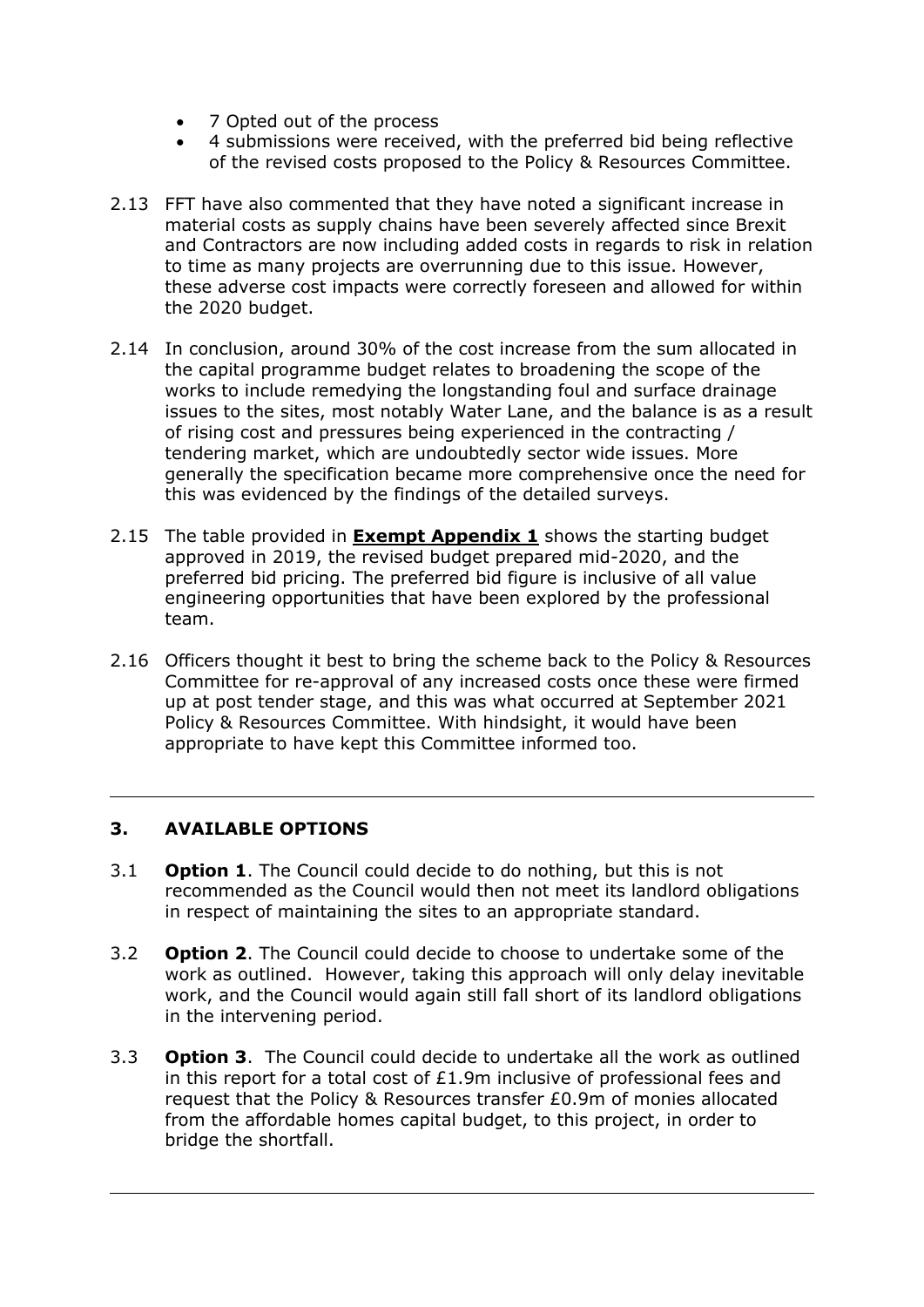## **4. PREFERRED OPTION AND REASONS FOR RECOMMENDATIONS**

4.1 **Option 3** is recommended. This will address the condition shortfalls identified and provide residents with the facilities that a modern publicowned, mobile homes site should provide.

### **5. RISK**

5.1 The following risks and mitigations have been identified:

| Performance of<br>Officers and Employers Agent will pro-actively                                                                                                                | <b>Risk</b> | Mitigation                                      |
|---------------------------------------------------------------------------------------------------------------------------------------------------------------------------------|-------------|-------------------------------------------------|
| status of supply chain procurement and<br>performance. The risk of cost overruns has also<br>been managed by procuring detailed condition<br>surveys at the pre contract stage. | contractors | manage suppliers and update the project team on |

### **6. CONSULTATION RESULTS AND PREVIOUS COMMITTEE FEEDBACK**

6.1 The Policy & Resources Committee requested that this Committee consider the project and revised costs in more detail, hence this report, before it would make any changes to the re-allocation of resources within the capital programme.

#### **7. NEXT STEPS: COMMUNICATION AND IMPLEMENTATION OF THE DECISION**

- 7.1 Assuming that the report recommendations are supported, a further report will go to the next Policy & Resources Committee to make the necessary funds available.
- 7.2 The agreed programme of works will be communicated to the KCC Team managing both sites and to the residents. Due to the scale of the works required, there will inevitably be some disruption to residents.
- 7.3 A site visit with the selected contractor will take place before any works onsite commence. This will be discussed with KCC prior to the visit.